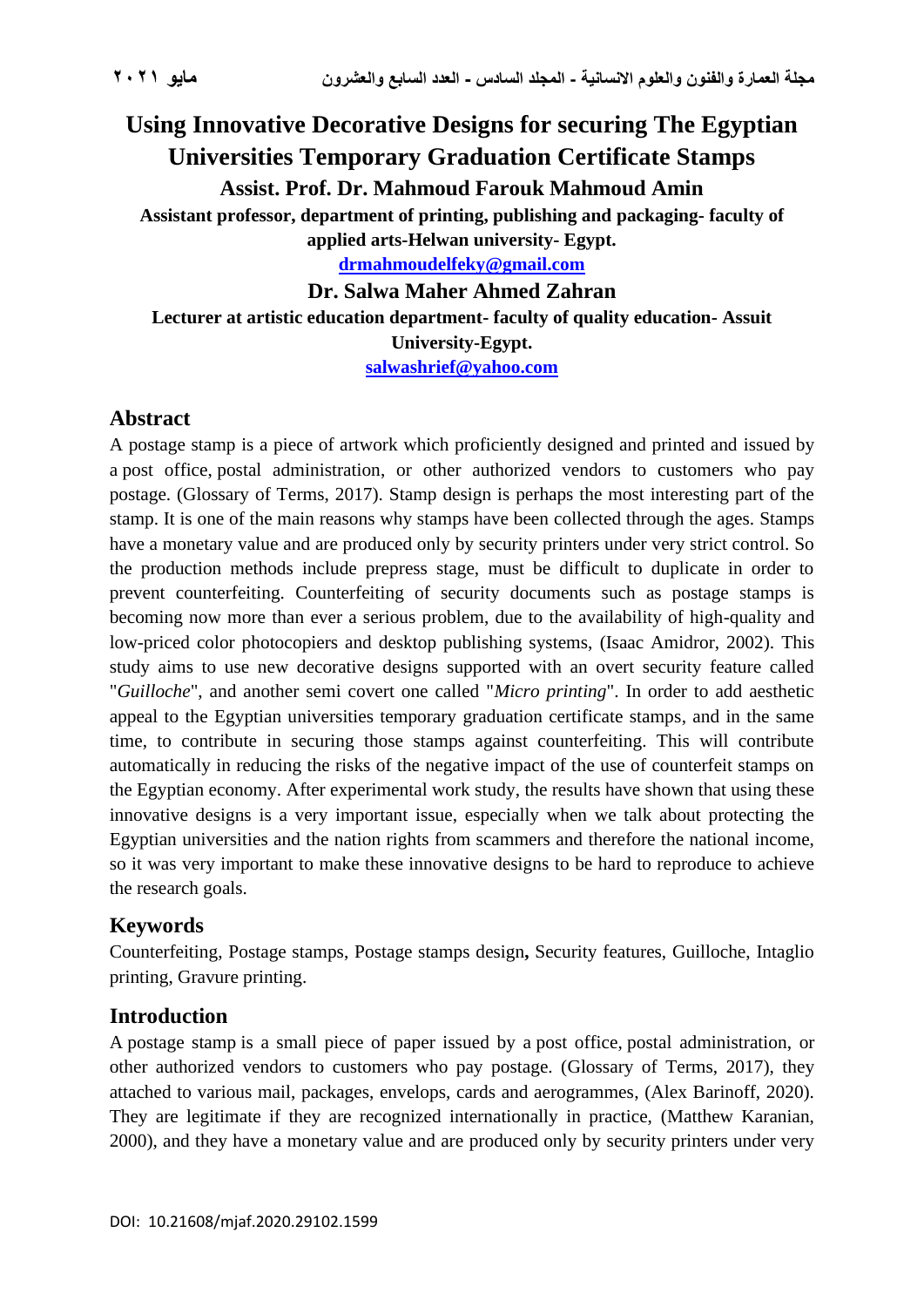strict control. The production methods must be difficult to duplicate in order to prevent forgery, [\(K. Rowe,](https://www.thecanadianencyclopedia.ca/en/author/k-rowe) et al, 2015).

Expertizing is the science of ascertaining whether a stamp is genuine or not genuine. It is necessary to know papers, colors, designs, printing processes, ...etc. (Hans Stolz, 2019)

#### **Problem:**

The authors found that their University "*Helwan and Assiut*" temporary graduation certificate stamps are very valuable authentic documents that are produced essentially to be attached to the temporary graduation certificates. However, they are not secured with any security feature to be protected from counterfeiting, as shown in (*figure 1 {A, B, C and D} and 2 {A, B, C and D<sub>i</sub>*), and they can be counterfeited easily by using any ordinary flatbed scanner, professional image processor application like Photoshop and then printing with any desktop color printer. In response to this need, authors created some innovative designs for each "*Helwan and Assiut University temporary graduation certificate stamp*" that achieve two goals, first of all is securing the stamps from counterfeiting, secondly, creating an aesthetic appeal to them.



Figure 1: Illustrates The Original Non-secured Helwan University Stamp



Figure 2: Illustrates The Original Non-secured Assiut University Stamp

## **Methodology:**

Descriptive, analytical and experimental study are conducted.

### **Originality/ value:**

This paper serves for securing temporary graduation certificates stamps in Egyptian universities against counterfeiting, which reduces the risks of the negative impact of the use of counterfeit stamps on the Egyptian economy.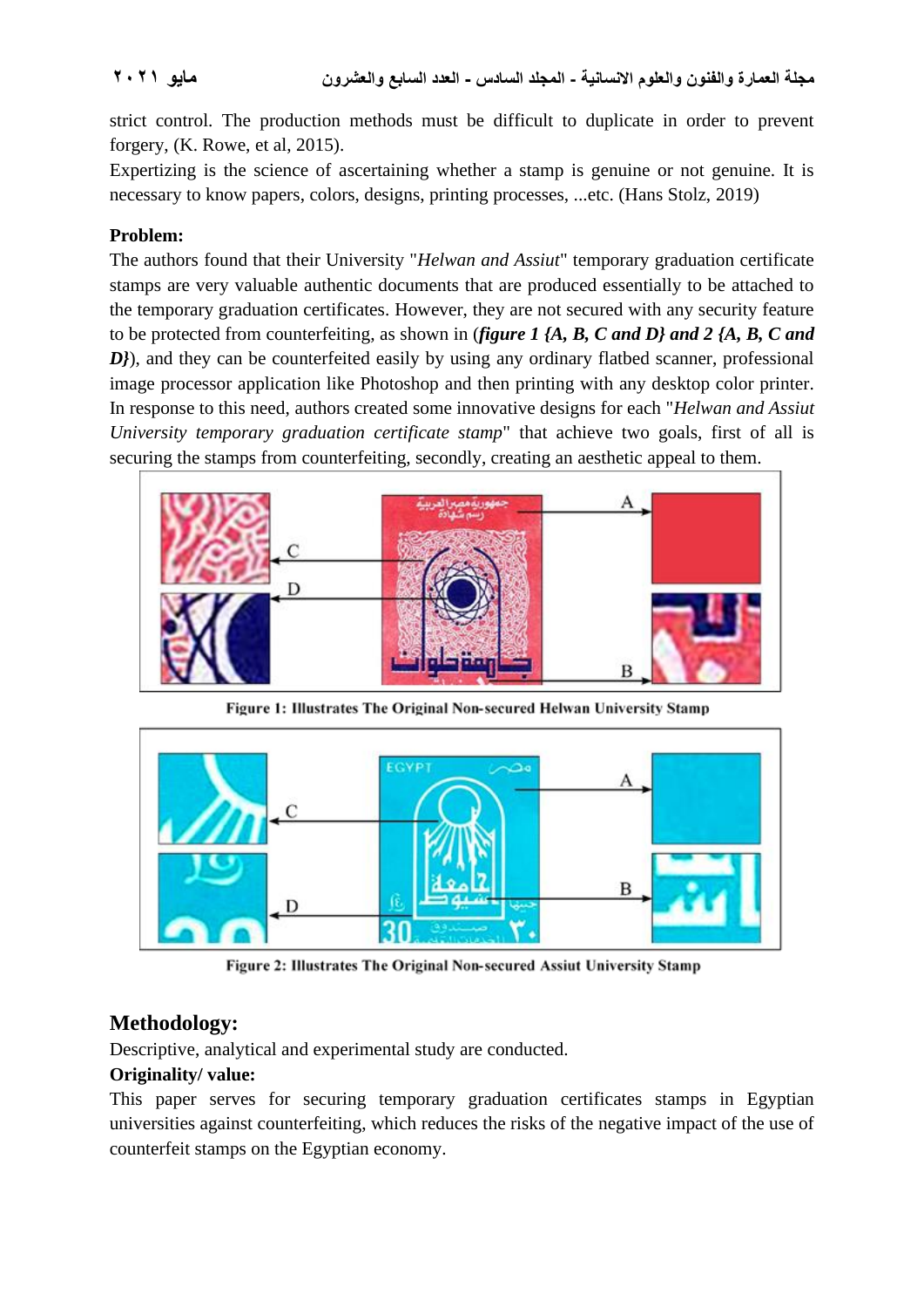### **Objectives:**

This study aims to create new decorative designs supported with an overt security feature called "*Guilloche*", and another semi covert one called "*Micro printing*", in order to add aesthetic appeal to the temporary graduate certificate stamps, and in the same time, will contribute in securing those stamps against counterfeiting and forgery.

### *Literature Review:*

**Paper:** Usually most stamps are printed on high quality paper, designed specifically for them, and are printed in sheets, rolls, or small booklets, (Bhutan, 2013). But there are a few exceptions, like some modern stamps are made using silk, gold and aluminum foil, even plastic.

**Colors:** The colors of stamps are always seen by reflected light. The light source is of importance. A stamp will appear to have different tones of color under different light sources. This is of importance in expertizing.

**Design:** The printed design, is of decisive importance, in expertizing you have to know the differences in design between the genuine stamps and the forged ones. This is of great importance because it will instantly get rid of scammers.

**Printing techniques:** can be used to tell the genuine from a forgery, to distinguish highquality initial printings from subsequent inferior ones, and to determine which look-alike stamps were printed at different times, using similar but distinct technologies. (Fred Baumann, 2015)

At the printing plant, the process begins with the delivery of paper for stamps, with the glue already applied to the back. Two printing processes are most often used in making stamps, the intaglio process, and the offset process.

(Lawrence H. Berlow, 2020). When applying the concept of Intaglio, the image is scratched, cut or etched into a printing surface or plate to reduce instances of duplication because of the presence of the metallic plate. (Mostafa M. Khalil, 2019). The preferred surfaces for plates are usually steel copper. The main characteristics of the intaglio stamp printing process are printing with cells, which engraved with the help of chemical tools on the surface. Then it is filled with ink as far as it passes through. You need to scrape the excess ink on the surface off by the doctor blade. The rest of the ink is finally left at the cells to be transferred to the stamp paper with necessary high temperature and pressure.

Nowadays electronic engraving is really popular. Which you can get high quality printed stamps with high resolutions. Lines and dots on them are hardly seen, that can't be said about photogravure and lithography methods. In photogravure, the design of the stamp is attached to the cylinder with the help of photographic process by screening the image of a stamp. Photogravure printing method boasts a wide number of colors and tones and makes up the perfect print. It happens because one can vary the depth of etch. In a stamp plate you can vary the quantity and depth of ink, (Alex Barinoff, 2020).

### **The postage stamp design:**

Postage stamp design is an art form that blossoms on a tiny area of space. (Ruohan Zhao, 2020) It is perhaps the most interesting part of a stamp. It is one of the main reasons why stamps have been collected through the ages.

<https://www.2-clicks-stamps.com/article/different-parts-of-postage-stamps.html>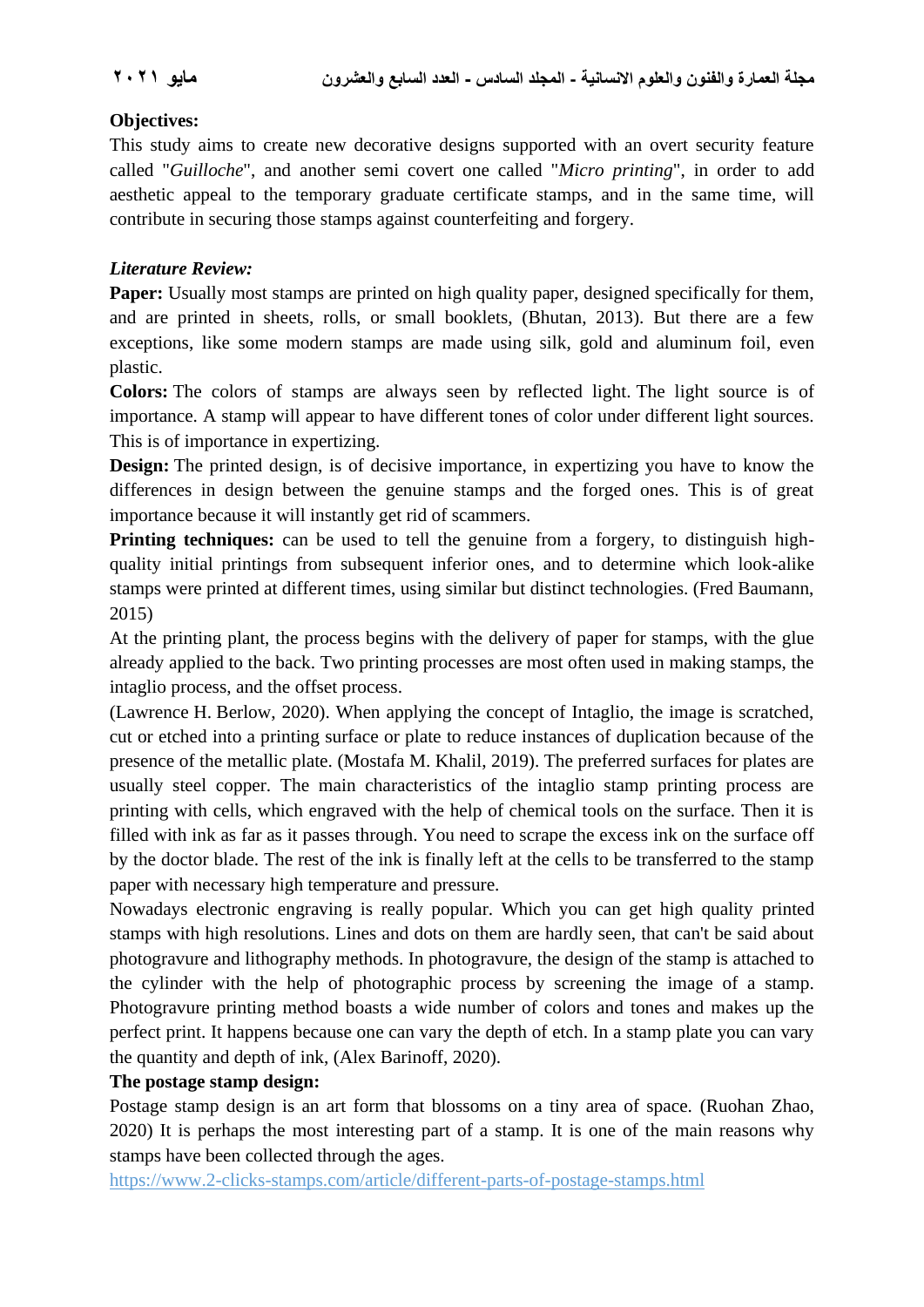Stamp characteristics, like color, size, design, and even the printing process are then agreed upon with the competent designer. A postage stamp design is composed of 6 elements as following:

**1) Denomination:** The main role of a stamp is to show the amount or denomination of the pre-payment of it. The postage stamps are required to have a specific value or denomination.

**2) Country Name:** This part of the postage stamp design is usually for stamps that are intended for international use.

3) Textual Elements: After the placement of denomination and country's name, the textual elements may contain a simple yet functional purpose like "official mail", "university graduation certificate", "supporting and financing educational projects", the year when the stamp was issued, etc.

4) Graphic Design

Ranged from the early portrayals of kings, queens and presidents to later depictions of ships, birds and satellites, (Kenmore, 2010) [famous people,](https://worddisk.com/wiki/List_of_people_on_stamps) (Thomas Mallon, 2006), historical events, comics, dinosaurs, hobbies (knitting, stamp collecting), sports, holiday themes, and a wealth of other subjects too numerous to list. [\(United,](https://web.archive.org/web/20110623183807/http:/www.usps.com/communications/news/stamps/2005/sr05_020.htm) 2010). But in general, the graphic element of a postage stamp design can be one of four major categories:

**A**-Portrait bust: can be the full face or a profile.

**B**-Emblem: flag, coat of arms, post horn, national symbol, etc.

**C**-Numeric: a postage stamp design that is created around the numeral of denomination.

**D**-Pictorial: any image that ranges from animals and plants, to landscapes, to historical figures, to original artwork. Images may also be abstract designs, allegories or represent realworld objects.

5) Shape and Size

The most common postage stamp's shape is a rectangle, because this is the most practical way to put stamps in a stamp sheet.

<https://www.stampworld.com/en/articles/postage-stamp-design/>

In addition to the most common rectangular shape, stamps have been issued in geometric (circular, triangular and pentagonal) and irregular shapes. (Associated Press, 2011) The size of a postage stamp ranged from 10 mm to 30 mm to 52 mm x 95 mm. As these dimensions have proven to be the best and easiest size to handle.

#### **6) The Process of Making the Postage Stamp Design**

After choosing a subject, the postal administration, (here is Universities), usually contracts a designer or an artist to create the stamp design, the stamp designer must follow all rules and limitations and also be required to have previous experiences in designing stamps. Also, the designer has to consider the scenario of working with small stamps. I.e. details should be clear in all sizes, whether small or large.

### **Postage stamps Counterfeiting:**

Counterfeiting of security documents such as postage stamps is becoming now more than ever a serious problem, due to the availability of high-quality and low-priced color photocopiers and desk-top publishing systems. Many security features have already been introduced in the past for authentication of documents. Some of these features are clearly visible to the naked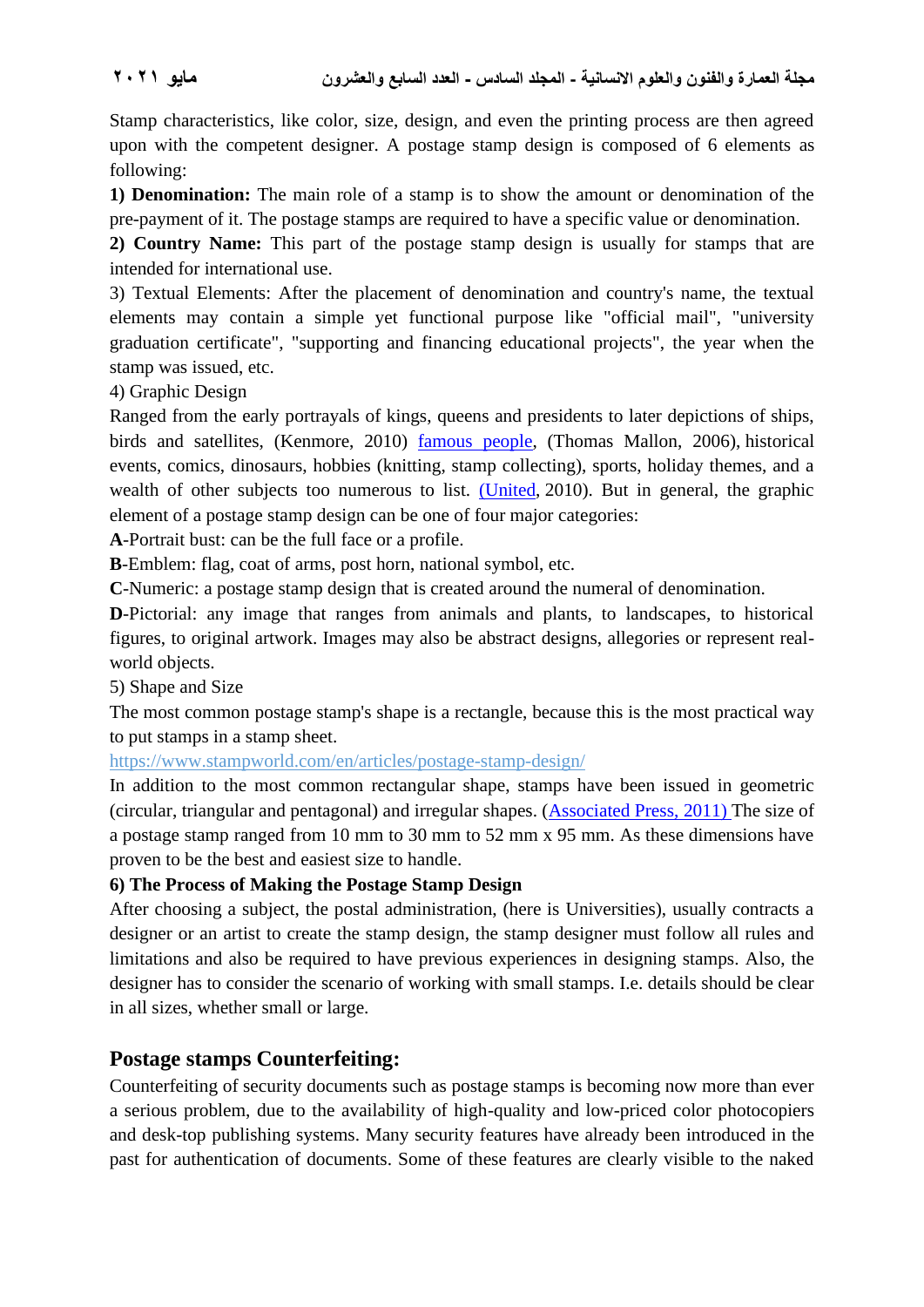eye and are produced for public (overt), while other features are hidden and only detectable by special devices (covert).

This paper serves to create new decorative designs supported with an overt security feature called "*Guilloche*", and another semi covert one called "*Micro printing*", this innovative design items will add aesthetic appeal to the temporary graduate certificate stamps, and in the same time, will contribute in securing those stamps against counterfeiting and forgery.

Guilloche is a unique standard feature to protect documents. It is used as background patterns on virtually all currency notes, passports or any authentication documents. (Zhigang Fan, et al 2008), Using a guilloche pattern as a background can be very effective to protect a document from counterfeiters. (T. Bozhkova, 2017)

"*Micro printing*", it is a *covert* security feature that makes it harder to fake official documents and print [it.](https://www.thebalance.com/how-to-check-a-check-315428) When used as an anti-fraud tool, small letters are often printed so small that the human eye cannot read them; they can become visible as lines with the unaided eyes. Under the magnification it can be clearly read. More importantly, *micro printing* helps you verify when a document is legitimate. [\(Justin Pritchard,](https://www.thebalance.com/justin-pritchard-314987) 2019) Micro printed features are hard to scan. (Anju Annie Thomas, et al, 2018) even with a powerful scanner, you'd need a very fancy printer to clearly print tiny letters. Micro printing like guilloche patterns, they are designed to be hard to reproduce. They may provide a variable data version of them, where, for example, the postage stamp denomination is embedded in the guilloche, also you can build stamp denomination or fill it with micro printing, and thus every postage stamp has a different pattern (to a decoder) while having the identical human visual impression.

## **Practicality:**

#### **Materials and procedures:**

New innovative designs for the "*Helwan and Assiut University temporary graduation certificate stamps*" structured with some security features like "*Guilloche*" patterns, "*Micro printing*" patterns, were generated by Adobe Illustrator CC 2020 software, as following:

**1 st***:* For each university stamp, the authors created (**5**) new innovative designs (**two** of them were designed with the same colors of the original stamp colors, as shown in figures (*3,4,8 and 9*), **another two** designs were designed with different colors from the original stamp colors, as shown in figures (*5,6,10 and 11*), and **the fifth** one was designed with the same colors of the original stamp colors but after adding a main object to it, this object demonstrates deeply the main purpose of using the "Certificate", as shown in figures (*7 and 12*)

**2 nd***:* For both universities, all new stamp innovative designs, were supported with *Guilloche* and *Micro printing* patterns as security features in order to make the counterfeiting process difficult.

• For **Helwan University stamps**, Guilloche patterns are located all over the backgrounds and most of items on each stamp as shown in (*figures from 3 to 7)* but micro printing patterns can become visible as lines with the unaided eyes. But under the magnification they can be clearly seen as "Helwan University" and located in some specified places, as shown in (*figures 3 {B}, figures 4 {C}*, *figures 5 {A&C}, figures 6 {C},* and finally *figures 7 {C},*):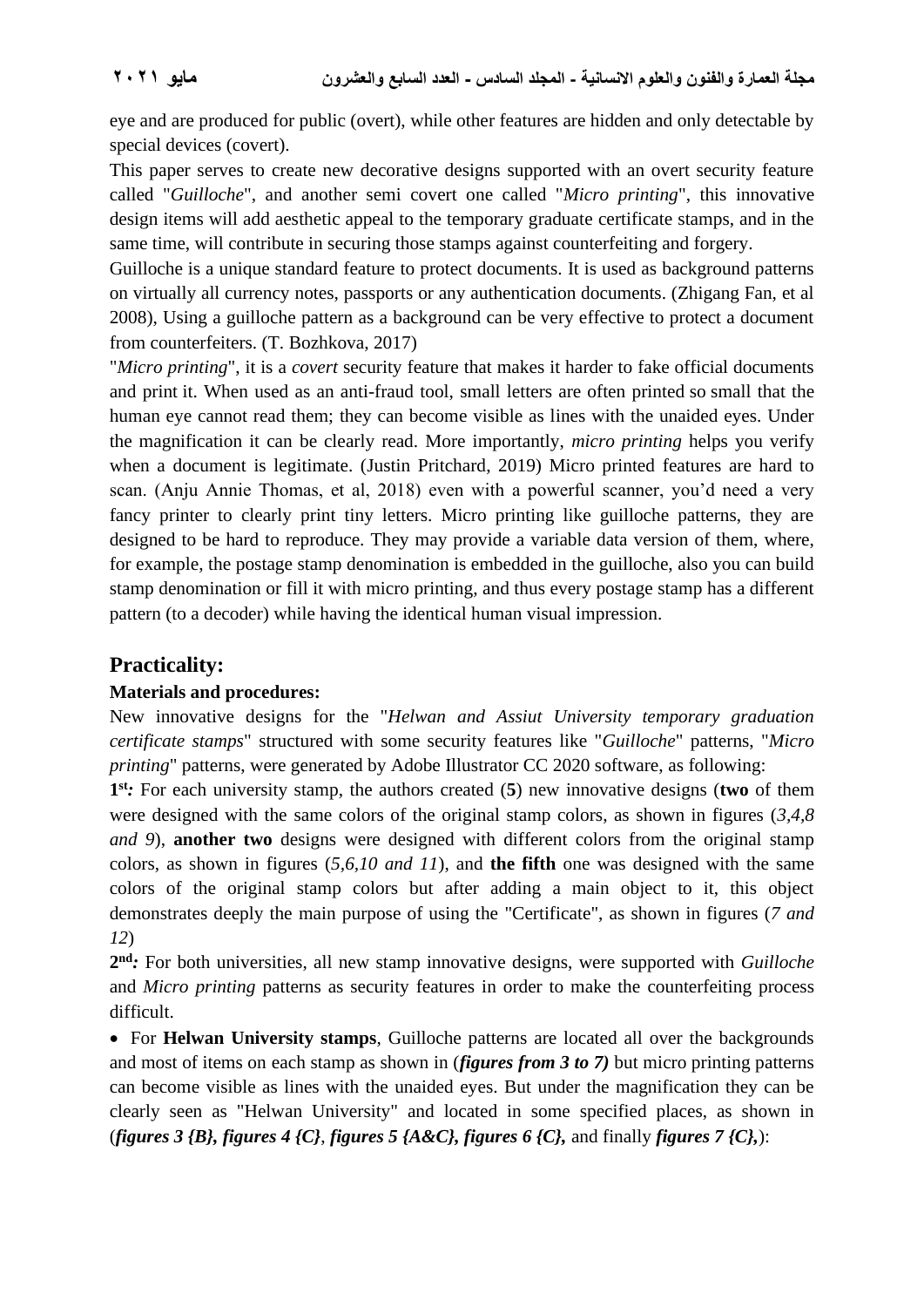

Figure 3: Illustrates  $1<sup>st</sup>$  stamp that designed with the same colors of the original stamp colors



Figure 4: Illustrates  $2^{nd}$  stamp that designed with the same colors of the original stamp colors

B



Figure 5: Illustrates 1st stamp that designed different colors from the original stamp colors

Figure 6: Illustrates  $2<sup>nd</sup>$  stamp that designed different colors from the original stamp colors



Figure 7: Illustrates the stamp which designed with the same colors of the original stamp colors but after adding a main object to it to demonstrates deeply the main purpose of using the "Certificate"

• For **Assiut University stamps**, Guilloche patterns are located all over the backgrounds and most of items on each stamp as shown in (*figures from 8 to 12)* but micro printing patterns can become visible as lines with the unaided eyes. But under the magnification they can be clearly seen as "Assiut University" and located in some specified places, as shown in (*figures 8 {C}, figures 9 {B}*, *figures 10 {C}, figures 11 {B},* and finally *figures 12 {C},*):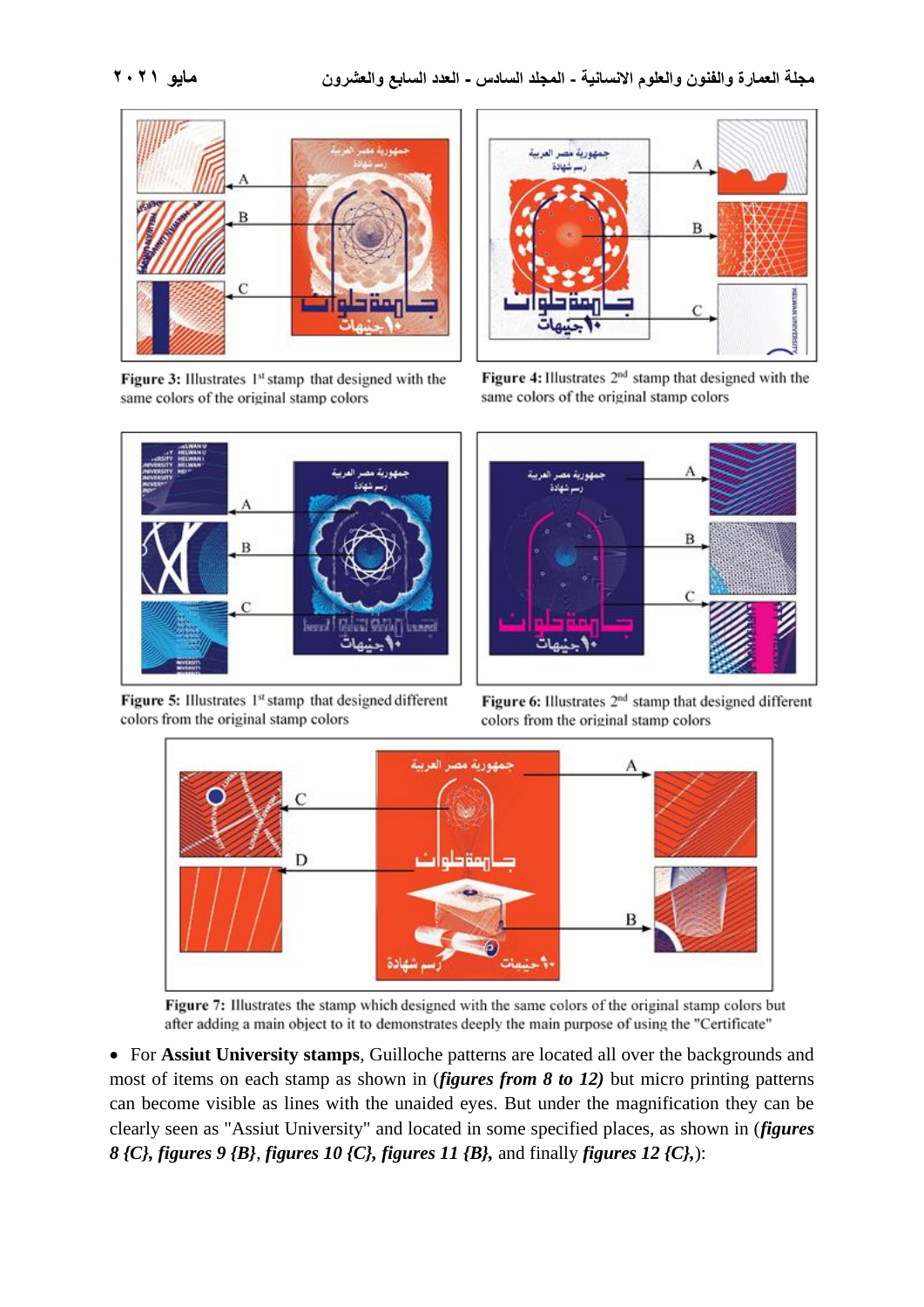

Figure 8: Illustrates 1st stamp that designed with the same colors of the original stamp colors



EGYM в

Figure 9: Illustrates 2<sup>nd</sup> stamp that designed with the same colors of the original stamp colors



Figure 10: Illustrates 1st stamp that designed different colors from the original stamp colors

Figure 11 Illustrates 2<sup>nd</sup> stamp that designed different colors from the original stamp colors



Figure 12: Illustrates the stamp which designed with the same colors of the original stamp colors but after adding a main object to it to demonstrates deeply the main purpose of using the "Certificate"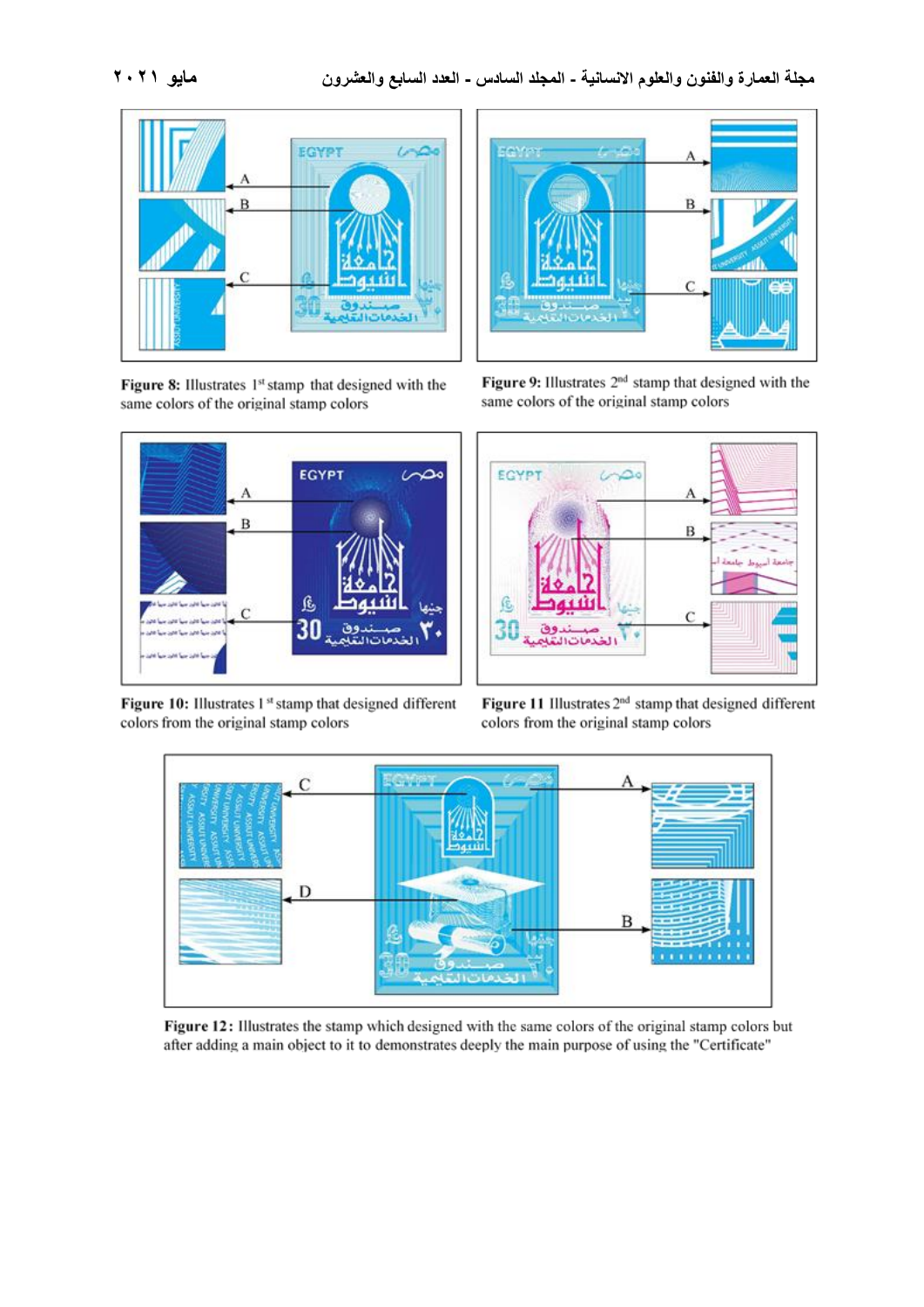## **Results:**

There are three different results for the research experimental procedures:

• **1 st**: As shown in figure 1 and 2, the current designs of the stamps are very poor aesthetically and can be counterfeited easily, so it was necessary to change the whole design.

• **2 nd**: Using innovative designs, which includes many items and security features like Guilloche and Micro printing, add an aesthetic appeal to the stamps, and help in preventing counterfeiting them by imitators, but make them impossible, as shown in figures from 3 to 12.

• **3 rd:** Guilloche and Micro printing patterns can be very effective to protect stamps from counterfeiters, because they are hard to scan even with a powerful scanner, you'd need a very fancy printer to clearly print them, they are designed to be hard to reproduce

## **Recommendations:**

The authors recommend some recommendations for both of postage stamp producer and enduser as following:

### **1 st: For postage stamp producer (Egypt Post Printing House):**

• It is very important to contract a designer or an artist to create new innovative stamp designs, and must follow all rules and limitations and also be required to have previous experiences in designing stamps, to create anti-counterfeiting postage stamps that are impossible to be counterfeited.

• Print the new innovative stamp designs with multi-levels security (Overt, semi Covert, Covert and forensic) features with sophisticated printing techniques to prevent stamp reproduction with any ordinary flatbed scanner and with any desktop color printer, like using Guilloche and Micro printing that add an aesthetic appeal to the stamps, and help in preventing counterfeiting them by imitators, but make them impossible, as shown in figures from 3 to 12.

### **2 nd: For postage stamp end-user (Student or Graduate):**

• It is very important to have the awareness of postage stamp security features, and check them up carefully before buying the stamps, to determine whether they are genuine or not.

## **Conclusion**

Using Innovative Decorative Designs for securing The Egyptian Universities Temporary Graduation Certificate Stamps is a very important issue, especially when we talk about protecting the university and the nation rights from scammers and therefore the national income, so it was very important to make these innovative designs to be hard to reproduce to achieve two goals, one of them is to secure the stamps from counterfeiting, and the other, to create an aesthetic appeal to them. The designs structured with some security features like "*Guilloche*" patterns and "*Micro printing*" patterns, were generated by Adobe Illustrator CC 2020 software, in order to achieve the research goals.

## **References**

1. **Amidror, Isaac,** a new print-based security strategy for the protection of valuable documents and products using moire intensity profiles, Optical Security and Counterfeit Deterrence Techniques IV, Rudolf L. van Renesse, Editor, Proceedings of SPIE Vol. 4677, **(2002),** pp89,90